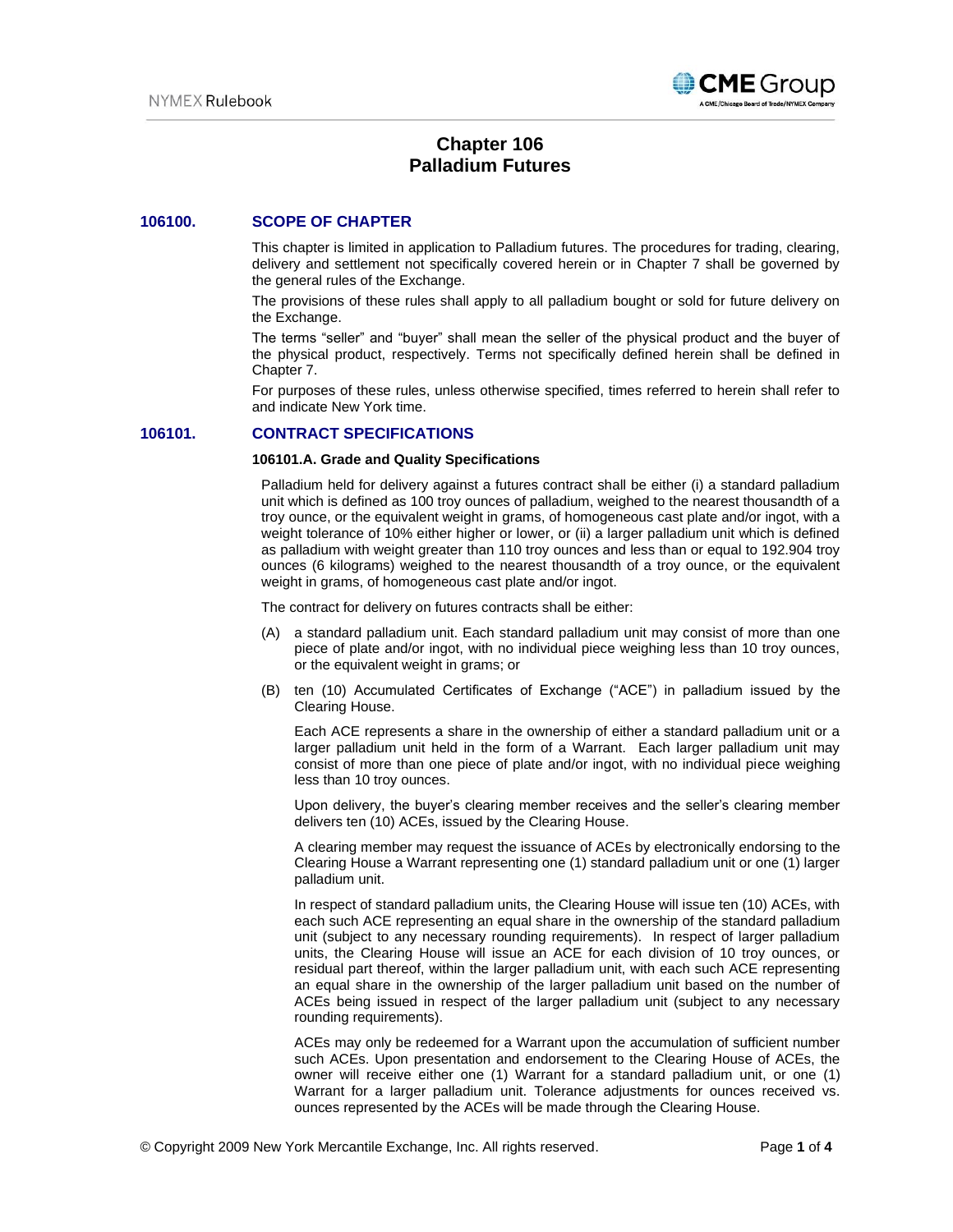

Storage charges are invoiced to the clearing member who owns the ACEs.

Palladium delivered under this contract shall be a minimum of 99.95% pure and must be a brand approved by the Exchange.

# **106101A.B. Packing Methods**

Palladium may be delivered in packaged or unpackaged form.

- 1. If palladium is delivered in packaged form, the palladium must be in a package sealed by an Assayer or Producer such that the package may not be opened without destruction of the seal. Each package must contain either (i) exactly one standard palladium unit, or (ii) one larger palladium unit, and must bear:
	- a. the lot or identification number(s) of each ingot and/or plate contained therein;
	- b. the actual weight of the palladium therein;
	- c. the grade of the pieces therein;
	- d. the name or logo of the Assayer or mark of the Brand; and
	- e. the chemical symbol for palladium "Pd" and/or the word "Palladium".
- 2. If palladium is delivered in unpackaged form, each piece of palladium comprising the standard palladium unit or larger palladium unit shall be incised with:
	- a. the lot or identification number of such ingot and/or plate contained therein;
	- b. its actual weight (provided that if the piece was previously sampled, the weight on the Assay Certificate shall govern);
	- c. the grade of such piece;
	- d. the name or logo of the Assayer or mark of the Brand; and
	- e. the chemical symbol for palladium "Pd" and/or the word "Palladium".

#### **106101A.C. Warrant**

Each Warrant shall contain the information set forth in the Assay Certificate, incised on the bar, or clearly identified on the package; provided, however, that weight shall be expressed in troy ounces. If the weight incised on the bar or set forth on the Assay Certificate is in grams, it shall be converted to troy ounces by dividing the weight in grams by 31.1035 and rounding to the nearest thousandth of a troy ounce. The Warrant shall represent that the standard palladium unit or larger palladium unit:

- 1. is a Brand, meeting the grade and quality specifications herein, received directly from its Producer by means of one or more Carriers and/or, with respect to palladium from the Producer, by means of such Producer's own transport, or
- 2. is a Brand, meeting the grade and quality specifications herein, received directly from one or more storage vaults located in Zurich, Switzerland owned or controlled by either Credit Suisse Group or UBS AG, by means of one or more Carriers. Such storage vaults are delivery locations for the London Platinum and Palladium Market. Upon request of the Depository, the seller's clearing member shall provide to the Depository a pro forma invoice and a bar list issued by either Credit Suisse Group or UBS AG (or the wholly-owned subsidiary that owns such vault), and, if so requested, the Depository is not required to issue a Warrant for any such standard palladium unit or larger palladium unit until such documentation has been provided, or
- 3. was received directly from an Assayer or Producer by means of one or more Carriers and/or, with respect to palladium from the Producer, by means of such Producer's own transport, and was accompanied by an Assay Certificate(s) for each piece in the standard palladium unit or larger palladium unit, or
- 4. was received directly from an Assayer or Producer by means of one or more Carriers and/or, with respect to palladium from the Producer, by means of such Producer's own transport, and was not accompanied by an Assay Certificate(s) for each piece in the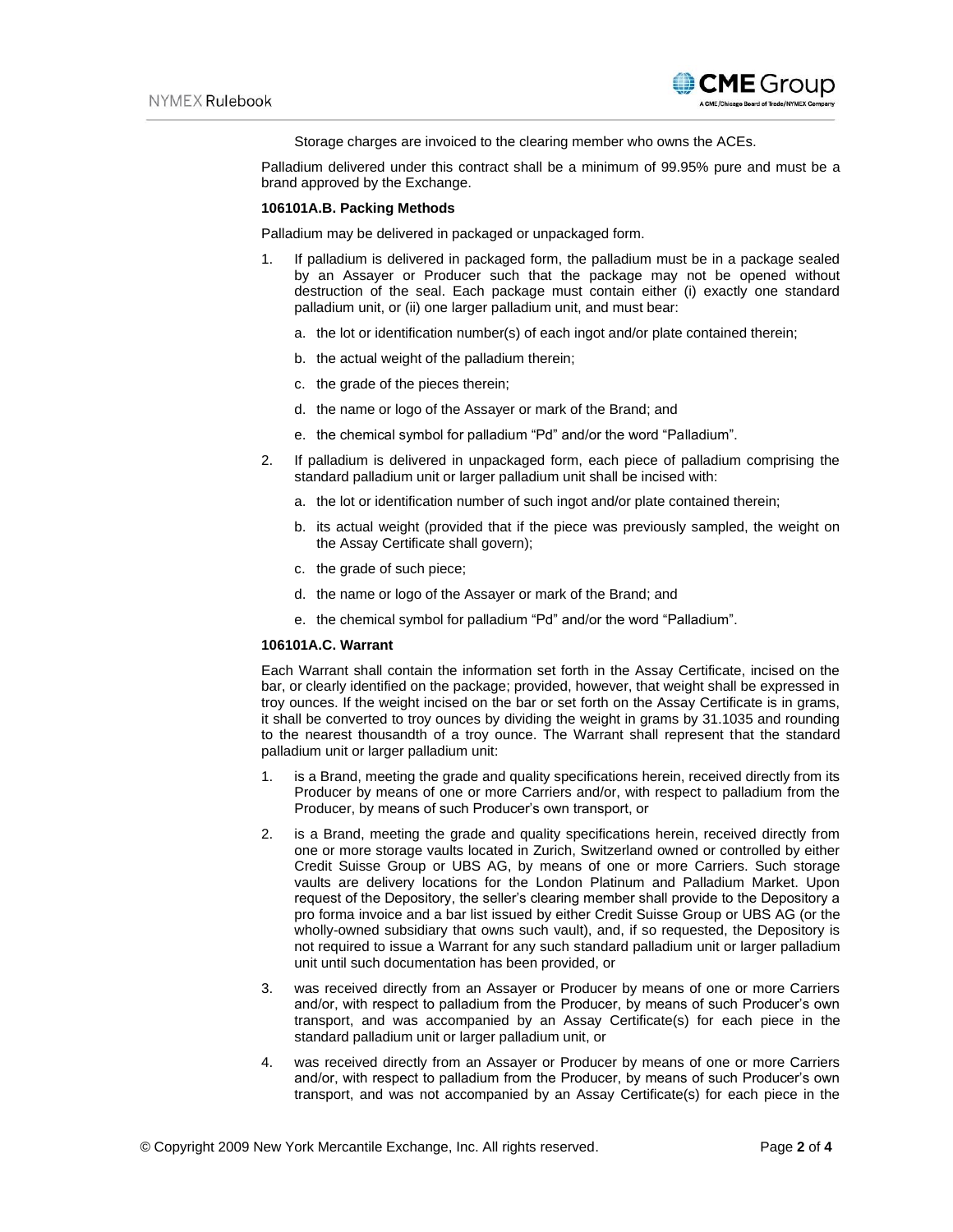

standard palladium unit or larger palladium unit but has been determined to be Eligible after having been inspected by an Assayer or Producer, or

- 5. was received directly from another Depository by means of one or more Carriers, provided, however, that the palladium was previously Eligible, or
- 6. was deposited at a Depository, and thereafter inspected by an Assayer or Producer and determined to be Eligible.

# **106102. TRADING SPECIFICATIONS**

The number of months open for trading at a given time shall be determined by the Exchange.

# **106102.A. Trading Schedule**

The hours for trading shall be determined by the Exchange.

#### **106102.B. Trading Unit**

The contract unit shall be 100 troy ounces.

#### **106102.C. Price Increments**

The minimum price fluctuation shall be ten cents (\$0.10) per troy ounce. Prices shall be quoted in dollars and cents per troy ounce.

### **106102.D. Position Limits, Exemptions, Position Accountability and Reportable Levels**

The applicable position limits and/or accountability levels, in addition to the reportable levels, are set forth in the Position Limit, Position Accountability and Reportable Level Table in the Interpretations & Special Notices Section of Chapter 5.

A Person seeking an exemption from position limits for bona fide commercial purposes shall apply to the Market Regulation Department on forms provided by the Exchange, and the Market Regulation Department may grant qualified exemptions in its sole discretion.

Refer to Rule 559 for requirements concerning the aggregation of positions and allowable exemptions from the specified position limits.

# **106102.E. Termination of Trading**

No trades in Palladium futures deliverable in the current month shall be made after the third last business day of that month. Any contracts remaining open after the last trade date must be either:

- (A) Settled by delivery which shall take place on any business day beginning on the first business day of the delivery month or any subsequent business day of the delivery month, but no later than the last business day of the delivery month.
- (B) Liquidated by means of a bona fide Exchange for Related Position ("EFRP") pursuant to Rule 538. An EFRP is permitted in an expired futures contract until 12:00 p.m. on the business day following termination of trading in the expired futures contract. An EFRP which establishes a futures position for either the buyer or the seller in an expired futures contract shall not be permitted following the termination of trading of an expired futures contract.

### **106102.F. Special Price Fluctuation Limits**

At the commencement of each trading day, the contract shall be subject to special price fluctuation limits as to set forth in Rule 589. and in the Special Price Fluctuation Limits Table in the Interpretations & Special Notices Section of Chapter 5.

# **106103. INSPECTION AND ASSAY CERTIFICATE**

Except for palladium delivered pursuant to Rules 106101.C (1), (2), (3) or (5), or 106101A.C. (1), (2), (3) or (5), the Depository shall, upon receipt of the commodity, cause an inspection to be made by an Assayer or a Producer. The Assayer or Producer shall issue Assay Certificate(s) covering each piece in the contract in the form approved by the Exchange.

Each Assay Certificate shall report the lot or bar number, weight, grade, the name of the Assayer or Producer, the symbol identifying the metal or the name of the metal and the date of inspection. On all Assay Certificates, weight shall be expressed in troy ounces.